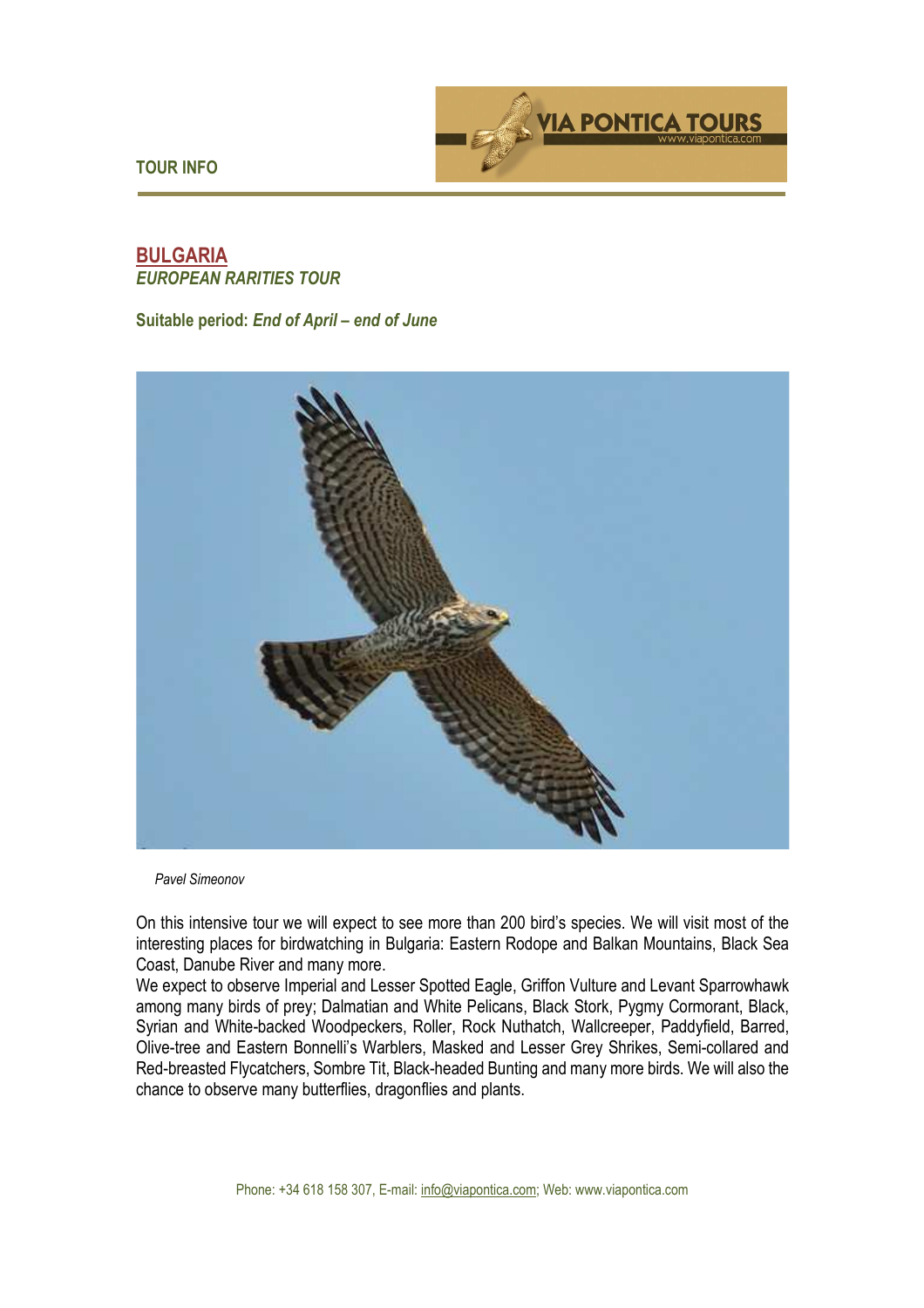# **Day by day itinerary**

# **Day 1**

Arrival at the Sofia Airport and transfer to the mountain of Rodope and the famous Trigrad Gorge. This spectacular gorge is one of the best places to watch the *Wallcreeper* in Europe. Late in the afternoon we will arrive in our hotel situated near the Trigrad Gorge. We will spend one night there.

# **Day 2**

After breakfast we will visit the famous Trigrad Gorge and we expect to observe closer the Wallcreeper. We can observe also *Peregrine Falcon, Golden Eagle, Pallid* and *Alpine Swifts, Greyheaded Woodpecker, Dipper Crag Martin* etc. Late in the afternoon we make a transfer to our hotel in the Eastern part of the Rodope Mountain. We will stay one night there.

# **Day 3**

Early in the morning we will make a short transfer to visit the Eastern Rodopes Mountain – the region with the unique breeding colony of *Griffon Vulture* in Bulgaria. We can observe *Egyptian* and *Black Vultures, Golden and Imperial Eagles, Long – legged Buzzard, Levant Sparrowhawk, Black Stork, Rock Nuthatch, Subalpine, Orphean* and *Sardinian Warblers, Sombre Tit* and many other birds. We will go birdwatching on the Krumovitza River Valley. In this very interesting valley we can observe *Egyptian* and *Griffon Vultures, Black Stork, Stone Curlew, Black-headed Bunting, Bee-eater, Roller, Golden Oriole, Rock Nuthatch, Red-rumped Swallow, Somber Tit, Masked* and *Lesser Grey Shrikes*, etc. Late in the afternoon we will arrive to our hotel. Diner and overnight.

#### **Day 4**

After breakfast we will make a long transfer to the Black Sea coast. We will stop at several places for birdwatching. We will cross the Mountains of Sakar and Strandja – the largest Natural Park in Bulgaria. We can observe many birds and especially *Lesser Spotted Eagle, Short-toed Eagle, Montagu's Harrier, Booted Eagle, Black Kite, Olive-tree Warbler, Masked and Woodchat Shrikes, Isabelline Wheatear, Black – headed Bunting, Spanish Sparrow etc. Late in the afternoon we will* arrive in a small and comfortable hotel near the Black Sea Cost. We will spend two nights there.

#### **Day 5**

We will visit the lakes around Burgas – Mandra and Atanassovo. On these lakes we can observe many birds and especially *White-tailed Eagle, Lesser spotted Eagle, Honey Buzzard, Short – toed*  and Booted Eagles, Goshawk, Marsh Harrier, Pygmy Cormorant, Squacco, Night, Purple and Grey *Herons, Little and Great Egrets, Spoonbill, Glossy Ibis,* etc. In the afternoon we will visit the Ropotamo River reserve. In this reserve we can observe many water birds*, Woodpeckers, Semicollared Flycatcher. Short-toed Treecreeper,* etc.

#### **Day 6**

We will continue our tour with a transfer to the north part of the Black Sea coast. We will stop on the Pomorie Lake. At this place we can observe *Avocet, Shelduck, Sandwich* and *Little Terns* and many other birds. After lunch we will stop for birdwatching in Goritza forest. At this place we can observe *Semi-collared Flycatcher, Woodpeckers,* etc. Late in the afternoon we will arrive at our hotel on the Black Sea coast. We will spend there two nights.